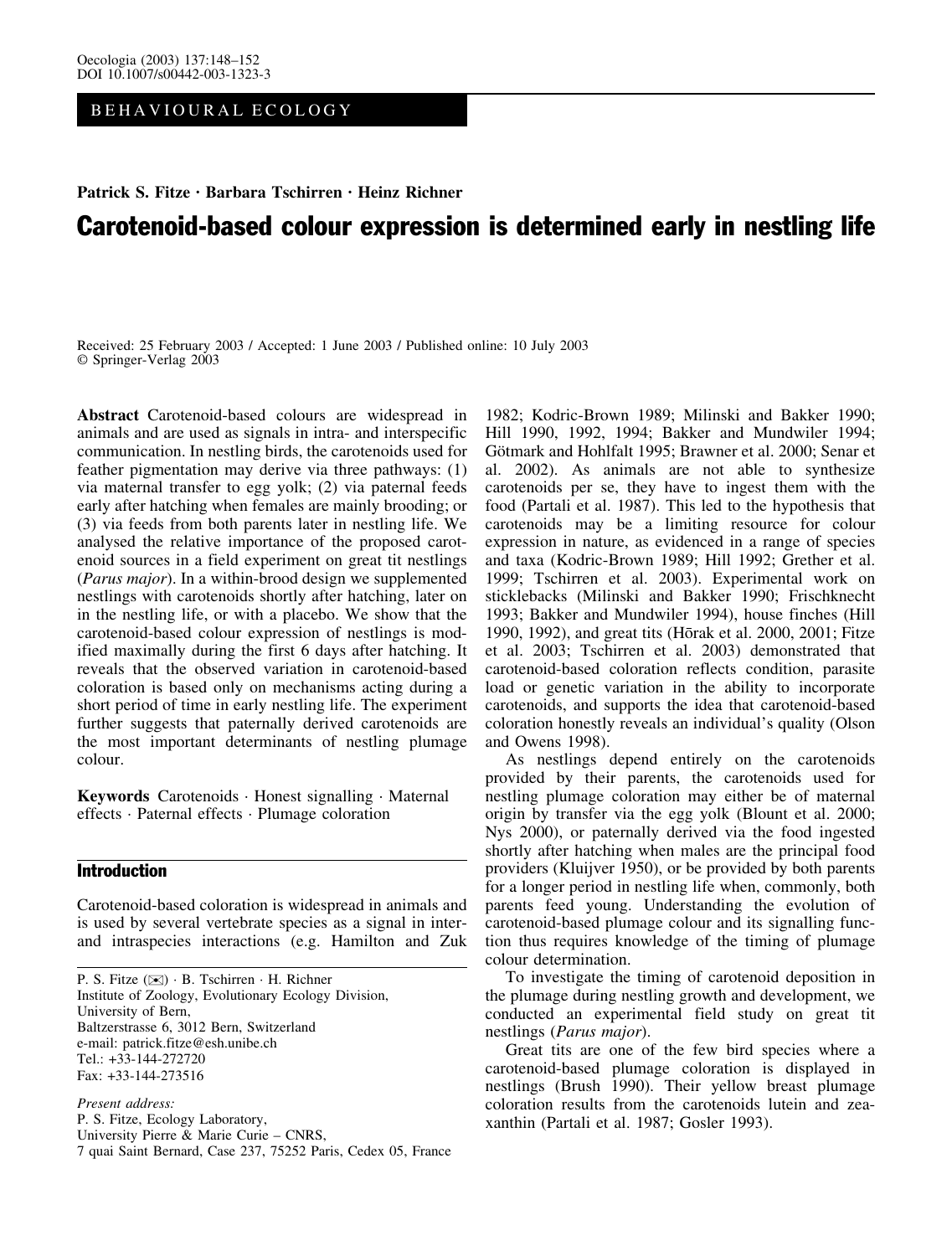Within each brood, nestlings were assigned to one of three treatments. They received additional carotenoids either 3 and 4 or 7 and 8 days after hatching, or were fed with a placebo on both occasions. Without a timing effect, we predict no difference between early and late supplemented nestlings, but significant differences between placebo- and carotenoid-treated nestlings within each brood. If the timing of carotenoid ingestion is important, we predict significant colour differences between early and late supplemented nestlings.

### Materials and methods

#### General procedures

This experiment was performed in a great tit population in 1999 in the 'Forst', a deciduous forest near Bern, Switzerland (46°54'N 7°17'E / 46°57'N 7°21'E). The precise hatching date of the broods was determined by daily visits until hatching (hatching day  $=$  day 1). Nestlings were individually marked by clipping dorsal tufts on day 2, and were ringed with individual aluminium rings on day 8. Body mass was measured on days 2, 8 and 16 using an electronic scale (precision 0.01 g). On day 16, the length of the metatarsus was measured to the nearest 0.1 mm and the length of the third primary feather to the nearest 0.5 mm (Svensson 1992). A total of 15 second or replacement broods containing 94 nestlings were experimentally manipulated.

#### Experimental carotenoid supplementation

In a within-brood design, nestlings were randomly assigned to one of three different feeding treatments: early fed nestlings received carotenoids shortly after hatching (days 4 and 5) and placebos later on (days 8 and 9); in late fed nestlings the feeding order was inversed (placebo early, carotenoids late); and placebo fed nestlings received placebos early and late.

Early fed nestlings were supplemented on both days 4 and 5 with 17 mg  $(\pm 0.25 \text{ mg})$  carotenoid beadlets per feed containing 5.58% lutein and 0.44% zeaxanthin (Roche, Basel), and on both days 8 and 9 with 17 mg  $(\pm 0.25 \text{ mg})$  placebo beadlets (Roche, Basel) per feed. Late fed nestlings were supplemented with 17 mg  $(\pm 0.25 \text{ mg})$  placebo beadlets on days 4 and 5, and with 17 mg  $(\pm 0.25 \text{ mg})$  carotenoid beadlets on days 8 and 9. Control nestlings were supplemented with 17 mg  $(\pm 0.25 \text{ mg})$  placebo beadlets on all four days.

Nestlings were experimentally fed with the above-mentioned quantities in a single feed on each of the four days. The supplemented dose of lutein (0.95 mg/day) per nestling is approximately 5–15 times higher than the natural daily lutein intake (Royama 1966; Partali et al. 1987; Fitze, personal observation). The yellow plumage coloration of the carotenoid supplemented nestlings was in the natural range of the nestling plumage coloration [range of nestling plumage coloration as measured in an earlier study in the same study area (Fitze et al. 2003): H=41–47; S=0.40–0.61; B=0.64–0.92 and range of the carotenoid fed nestlings of this study: H=40–44; S=0.52–0.59; B=0.70–0.85]. The carotenoid supplementation took place before the first breast feathers appeared (Winkel 1970; Fitze, personal observation) and the lutein/zeaxanthin ratio of the supplemented carotenoid beadlets was similar to the ratio found in the natural diet of great tit nestlings (Partali et al. 1987). The beadlets were inserted into the throat of the nestlings, together with a small bee larva, to ensure swallowing of the beadlets [for further details see (Tschirren et al. 2003)].

Plumage colour quantification

Fifteen days post-hatching, nestling great tits were photographed under standard light conditions using a digital camera and two flashes as described in Fitze and Richner (2002), Fitze et al. (2003) and Tschirren et al. (2003). Standard white chips (Kodak Colour Control Patches, Kodak, New York) were used for the calibration of the photos (see Staistical analyses section). Mean Hue-Saturation-Brightness (HSB) values of each nestling's breast plumage colour were calculated (Fitze and Richner 2002). Both the photographing and the analyses were done blindly with respect to treatment and condition of the birds.

The colour measurements do not exactly correspond to the colours perceived by birds. Also, birds possess biologically functional receptors for UV Iight (e.g. Cuthill et al. 2000) to which our equipment was insensitive. As remarked by Bennett et al. (1994), "for heuristic purposes, it may be useful to express colour patterns in subjective terms that humans can readily understand". Most importantly, the supplemented carotenoids have an absorption maximum within the human visible spectrum, the differences between carotenoid supplemented and placebo fed nestlings can be reliably measured by the camera (Tschirren et al. 2003), the method used in this study is highly repeatable (see Fitze and Richner 2002) and the measured colour differences were experimentally induced. Therefore, we assume that differences perceived by the digital camera correlate with differences visible to birds.

#### Statistical analyses

Prior to the colour analysis, the hue-saturation-brightness values of the breast colour were corrected for variation in light exposure during photographing, as assessed from the measurements of the white reference chips. Residuals of the correlations between the HSB values of the plumage coloration and those of the white reference chips were used in the subsequent analyses. As H, S and B values were intercorrelated in earlier studies, we used principal component analysis as an overall measure of the plumage coloration [hereafter referred to as Colour PC1; see Fitze et al. (2003) and Tschirren et al. (2003)]. The first principal component of the residual colour parameters HSB explained 52.42% of the total variance (factor loadings: H= $-0.702$ ,  $\hat{S}=0.711$ , B=0.048).

We included the treatment and the brood where the nestlings grew up as factors, the individual body condition, defined as the residuals of the regression of body mass on tarsus, as a covariate, and the interaction between brood and treatment into an ANCOVA model for the analysis of Colour PC1. The factor brood accounts for differences between broods due to common genetic and maternal effects, and differences due to a common environment, including food abundance, territory quality and parental behaviour. Non-significant interactions were eliminated backwards.

The effect of the feeding treatment on the body mass development of the nestlings was analysed by a repeated-measures ANOVA with body mass on days 2, 8 and 16 as repeats. Because all the nestlings died in 5 of the 15 broods (n=21) before 15 days post-hatching, and as 27 nestlings died in the other ten broods, all analysis was conducted on the basis of the 46 surviving nestlings. Mortality was analysed using logistic regression (Beath 2000) including both feeding treatment and brood as a factor into the model.

Prior to analysis, dependent variables were checked for unequal variances, using Bartlett tests, and residuals of the model were tested for normality (Sokal and Rohlf 1981). Two-tailed tests were applied throughout, with the significance level set at  $P\leq 0.05$ , means±SE are given throughout. Data were analysed using the JMP IN 4.0 statistical package (Sall and Lehman 1996) except for the mortality analysis where we used GLM Stat Version 5.0.4. (Beath 2000).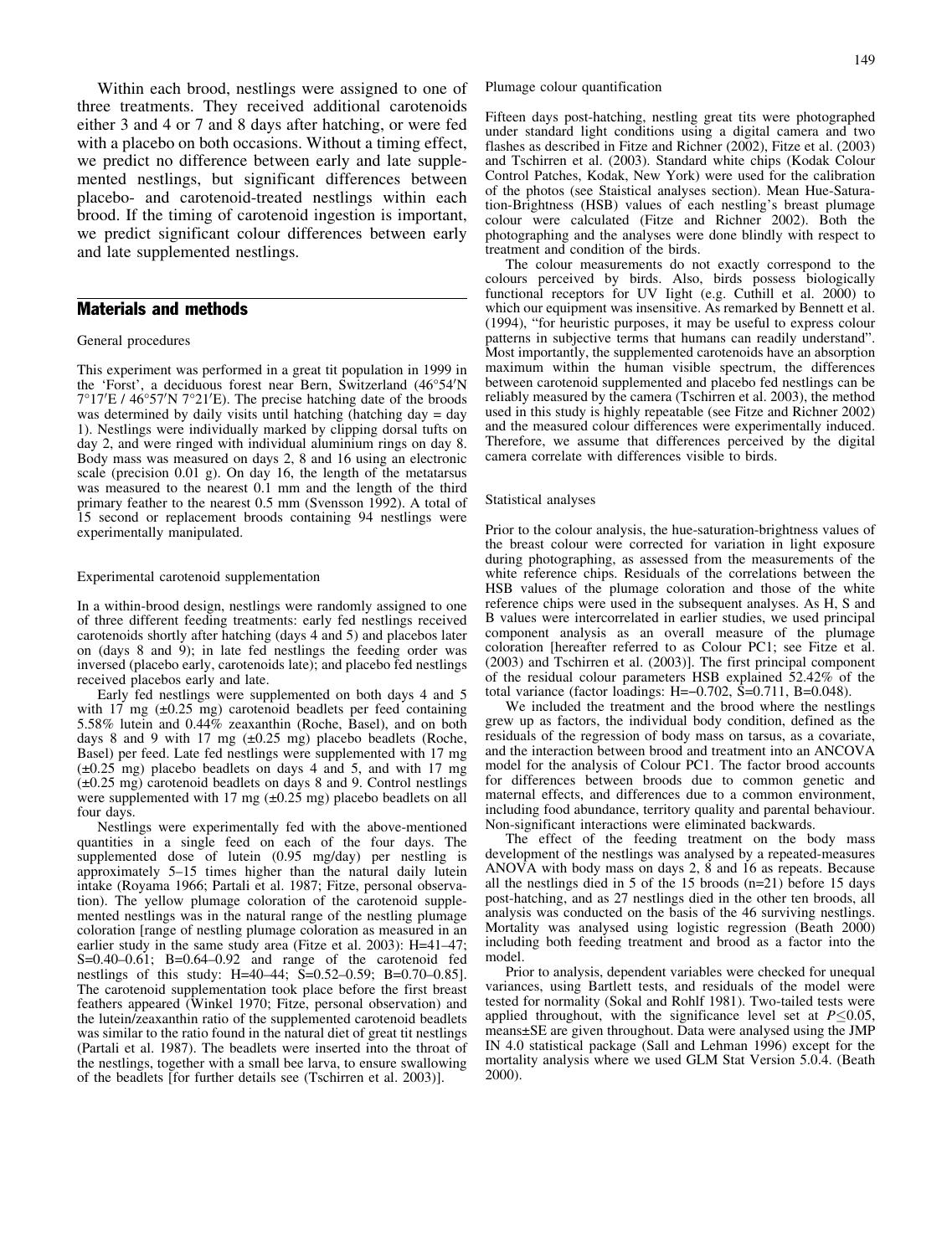# **Results**

Effects of timing of carotenoid supplementation on plumage coloration

Nestling plumage coloration was significantly influenced by the feeding treatment (see Table 1; Fig. 1) and the brood. The feeding treatment explained 12.19% of the total variation, the brood 37.81%. Body condition did not affect plumage coloration significantly, and the interaction between feeding treatment and brood was not significant  $(F_{18,15}=1.676, P=0.159)$ . As the feeding treatment consisted of three different levels, we applied individual contrasts, based on least square means (Sokal and Rohlf 1981; Sall and Lehman 1996) to locate significant differences between the treatment groups. There was a significant difference between early and late fed nestlings  $(F_{1,33}=6.598, P=0.015)$ , and between early and placebo fed ones  $(F_{1,33}=7.221, P=0.011;$  see Fig. 1), but no significant difference between placebo and late fed nestlings  $(F_{1,33}=0.009, P=0.923)$ , as predicted if early carotenoid intake is important for plumage colour determination.

Effects of the carotenoid supplementation on increase in body mass, body size and mortality

The increase in nestling body mass between days 2 and 16 was not significantly affected by the feeding treatment [repeated measures ANOVA with body mass on day 2 (early: 2.27±0.14 g, late: 2.21±0.13 g, placebo: 2.19 $\pm$ 0.12 g), 8 (early: 10.78 $\pm$ 0.54 g, late: 10.58 $\pm$ 0.50 g, placebo:  $10.27\pm0.45$  g), and 16 (early:  $15.36\pm0.50$  g, late: 14.98±0.47 g, placebo: 14.41±0.42 g) as repeats:  $F_{4,68}=0.78$ ,  $P=0.542$  but was significantly different between broods  $(F_{18,68}=5.511, P<0.0001)$ . Neither metatarsus length (early: 19.04±0.20 mm, late: 18.91±0.19 mm, placebo: 18.85±0.17 mm;  $F_{2,34}$ =0.894,  $P=0.418$ ) nor primary length (early:  $33.73\pm1.11$  mm, late: 33.67± 1.03 mm, placebo: 32.50±0.94 mm;  $F_{2,34}$ =0.332,  $P= 0.720$ ) were influenced by the treatment. However, differences between broods were significant (metatarsus length:  $F_{9,34}$ =6.487, P<0.001; primary length:  $F_{9,34}$ =3.675,  $P=0.003$ ). There were no significant interactions between brood and treatment (all P>0.4).

Nestling mortality was not significantly different between treatment groups (early fed group: 57% mortality, late fed group: 54%, and placebo fed group: 44% mortality; logistic regression:  $\Delta D=2.131$ ,  $F_{2,77}=0.968$ ,  $P=0.383$ , scale=1.100). It was, however, significantly



Fig. 1 Effect of the feeding treatment on plumage coloration. The residual plumage coloration derived from an ANOVA including the feeding treatment and the nest effect (see Materials and methods) is shown

different between broods  $(\Delta D= 44.42, F_{14.77}=2.884,$  $P=0.002$ ). As 5 (consisting of 21 nestlings) of the original 15 broods died before day 16, we restricted the mortality analysis in a second step to the ten broods where at least one nestling was alive on day 16. A total of 27 nestlings died in these broods. Again, mortality was not significantly different between treatment groups (early fed group: 43% mortality, late fed group: 42%, and placebo fed group:  $25\%$  mortality;  $\Delta D=2.131$ ,  $F_{2.61}=0.767$ ,  $P=0.489$ , scale=1.389) and it was not significantly different between broods ( $\Delta D=9.187$ ,  $F_{9.61}=0.735$ ,  $P=0.675$ ).

## **Discussion**

This study shows that nestlings supplemented with carotenoids shortly after hatching developed intense yellow plumage coloration, whereas nestlings supplemented later on, but before feathers were visible, did not differ in colour expression from control nestlings supplemented with a placebo. Therefore, only carotenoids ingested during the first 6 days of life and carotenoids derived from the egg yolk significantly contribute to plumage coloration.

Nestlings completely depend on the carotenoids provided by their parents, thus the carotenoids used for nestling plumage coloration may either be paternally derived, of maternal origin, or provided by both parents. Because, during the first days of life, nestling passerines are unable to properly thermoregulate (e.g. Mertens

Table 1 Effects of the feeding treatment on the colo ration of the nestling plumage. The results of an ANCOVA with feeding treatment and brood as factors and body condition as a covariate are presented

| Variable          | Sum of squares | df    |       |       | Variance explained |
|-------------------|----------------|-------|-------|-------|--------------------|
| Feeding treatment | 8.646          | 2, 33 | 4.497 | 0.019 | 12.19%             |
| <b>Brood</b>      | 26.822         | 9.33  | 3.099 | 0.008 | 37.81\%            |
| Condition         | 2.177          | 1.33  | 2.264 | 0.142 | $3.07\%$           |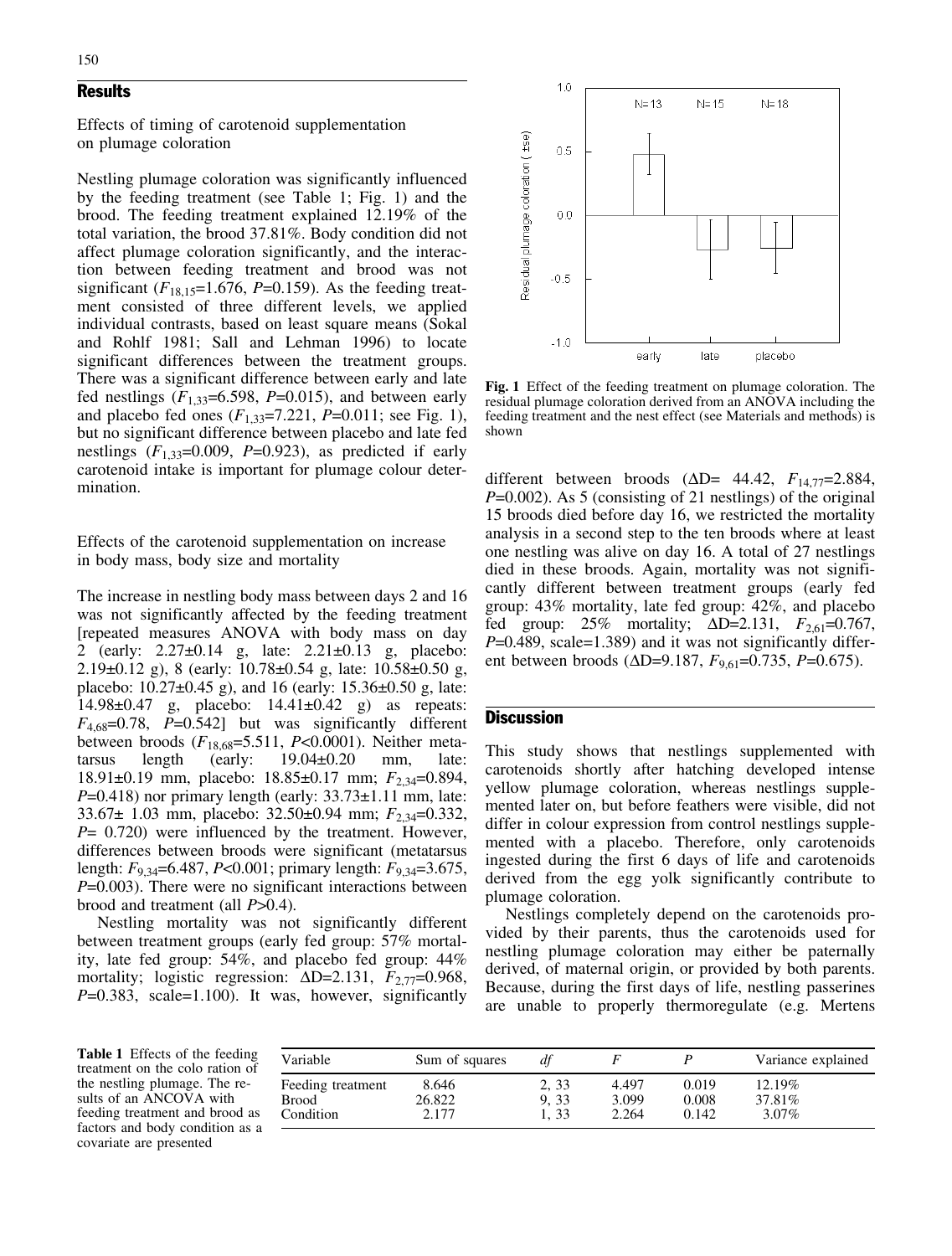1977), they rely on the heat provided by their mother. Consequently, mothers brood regularly during the first 5– 7 days after hatching, and males are the main food providers (Kluijver 1950; Betts 1955; Fitze, personal observation). Here we show that only early, but not late, ingested carotenoids contribute to plumage colour expression, suggesting that mainly paternally derived carotenoids determine plumage coloration. The importance of paternally derived carotenoids has further been demonstrated in an earlier cross-foster study, where a significant positive correlation between nestling and foster father plumage colour, but none between the nestlings and their foster mothers, has been shown (Fitze et al. 2003). Both studies together suggest that nestling plumage colour reflects the male's food provisioning abilities or territory quality and, further, that male food provisioning during early nestling life correlates with male plumage colour, as found in house finches Carpodacus mexicanus (Hill 1991) and northern cardinals Cardinalis cardinalis (Linville et al. 1998).

Maternally derived carotenoids may further contribute to nestling plumage colour expression, since females transfer a significant amount of carotenoids into the eggs (e.g. Blount et al. 2000), and these maternal carotenoids are transferred from yolk to embryo (Surai et al. 1999). As we further show that plumage coloration is determined early in life, the proportion of maternal carotenoids compared to the amount of carotenoids ingested during the first 6 days is higher than in a situation of late plumage determination where the carotenoids used for plumage coloration are ingested over a longer period. In addition, we showed in an earlier cross-foster study (Fitze et al. 2003) that the origin of the nestlings explained 11.73% of the variance in plumage coloration, supporting the possible relevance of maternally derived carotenoids for plumage coloration. Thus, plumage coloration may reflect—beside the paternally derived carotenoids—maternal investment and/or embryonic development. However, no significant positive correlation between genetic mother and offspring plumage colour could be demonstrated in the earlier cross-foster study (Fitze et al. 2003). The importance of maternal effects thus remains unclear.

Nestling plumage coloration is a signal of condition, as effects have been found of brood size manipulation on colour expression (Hōrak et al. 2000; Tschirren et al. 2003). Due to the early determination of plumage coloration, we show that condition mainly affects colour expression during the first few days of the nestling period. Other environmental factors, such as parasites, have also been suggested for driving carotenoid-based coloration (Dufva and Allander 1995; Thompson et al. 1997; Hill and Brawner III 1998; Hōrak et al. 2001). Evidence for parasite-dependent colour expression was found in adult birds (Hill and Brawner III 1998; Horak et al. 2001; but see Fitze and Richner 2002) but could not be confirmed for nestlings (Tschirren et al. 2003). The lack of evidence in nestling plumage coloration, however, could be due to parasite manipulation after plumage colour determination

since nests were infested with ectoparasitic hen fleas, Ceratophyllus gallinae, not before 7 days post-hatching.

Olson and Owens (1998) hypothesised that carotenoids may be deleterious. However, we found no indication that carotenoids might have detrimental effects on body mass development, tarsus length, feather length or nestling mortality under natural conditions, neither in this nor in an earlier study which included 450 experimentally supplied nestlings (Tschirren et al. 2003), rendering detrimental effects of carotenoids at least under natural conditions unlikely. On the other hand, Olson and Owens (1998) proposed that carotenoids may have beneficial effects on an animal's physiology as they have important properties, like free radical scavenging and promotion of the immune system (e.g. Burton 1989; Bendich 1989, 1991; von Schantz et al. 1998; Blount et al. 2000). According to their hypothesis, animals supplemented with additional carotenoids should be able to manage oxidative stress and disease better. Consequently, carotenoid-supplemented individuals should grow faster, be in better condition and survive better than unsupplemented animals. In this and a previous study, we did not find significantly positive effects of carotenoid-supplementation on growth, condition or survival. The absence of positive effects may have different reasons. Firstly, the positive effects of carotenoids might be significant but too small to be demonstrated in the field due to large environmental variance. Secondly, carotenoids might stimulate the immune system only, and thus affect only immune responses rather than growth and condition.

This study shows that nestling plumage coloration depends to a large extent on paternal food provisioning, as only carotenoids ingested during the first 6 days, and probably those derived from the egg yolk, contribute to colour expression. The known environmental determinants of nestling plumage colour, including brood size and carotenoid availability, must therefore principally act shortly after hatching. Thus, if nestling plumage colour signals offspring quality, it is necessarily a property acquired early in life.

Acknowledgements We thank Hoffmann-La Roche, Basel and Alfred Giger for kindly providing carotenoid and placebo beadlets, Kurt Bernhard for helpful advice, and Jean-Daniel Charrière and Peter Fluri for providing the bee larvae. We gratefully acknowledge financial support from the Swiss National Science Foundation (grant 31-53956.98 to H. Richner) and the Swiss Bundesamt für Bildung und Wissenschaft (grant BBW Nr. 01.0254 to P.S. Fitze). The experiment was conducted under a licence provided by the Ethical Committee of the Office of Agriculture of the Canton of Bern, Switzerland.

## **References**

- Bakker TCM, Mundwiler B (1994) Female mate choice and male red coloration in a natural three-spined stickleback (Gasterosteus aculeatus) population. Behav Ecol 5:74–80
- Beath K (2000) GLM Stat version 5.2.1. Available from http:// members.ozemail.com.au/~kjbeath/glmstat.html
- Bendich A (1989) Carotenoids and the immune response. J Nutr 119:112–115